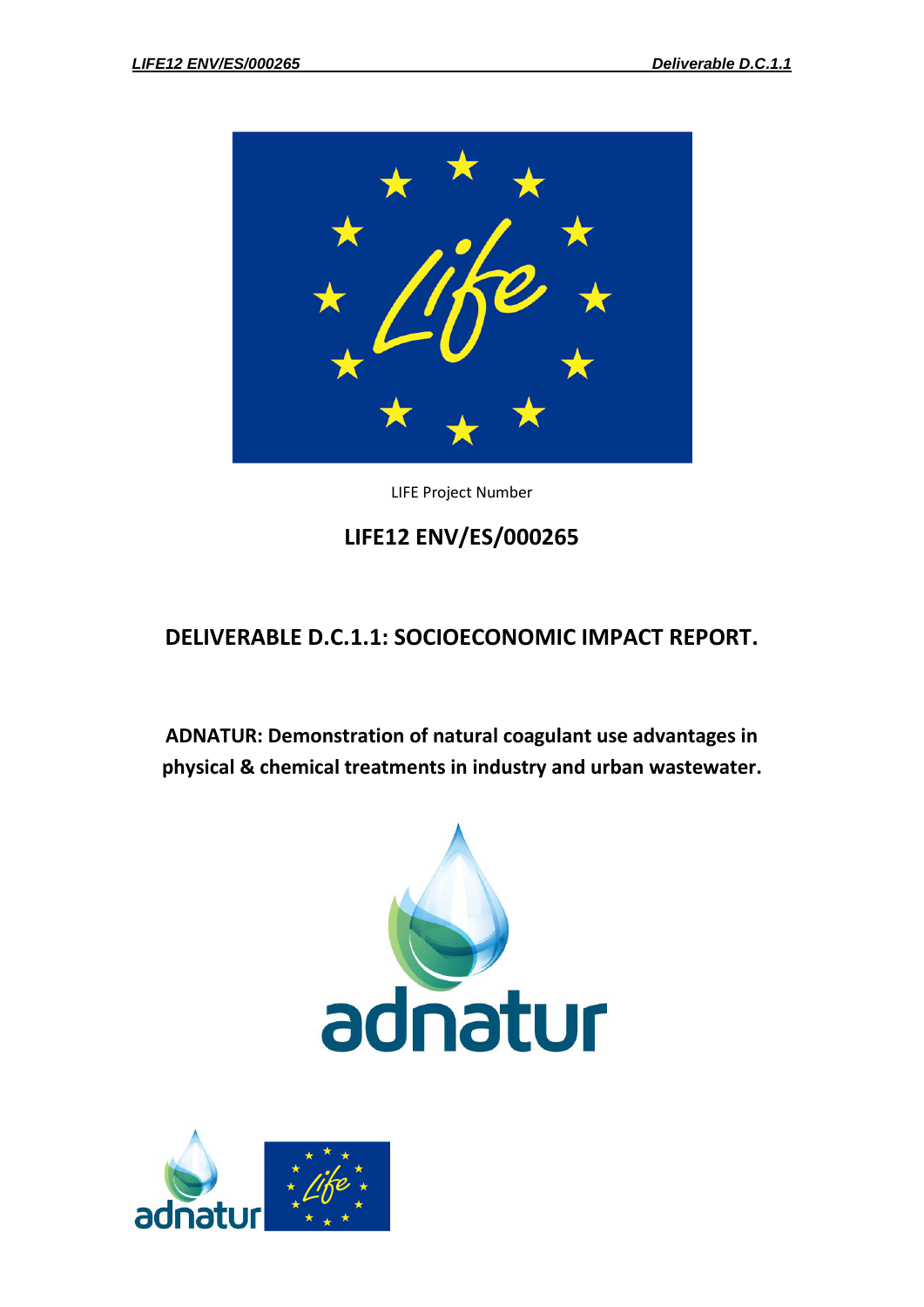## **CONTENTS**

| 2. MONITORING OF SOCIOECONOMIC INPACT IN TEXTILE COMPANY-TEXTILS     |
|----------------------------------------------------------------------|
|                                                                      |
| 3. MONITORING OF SOCIOECONOMIC INPACT IN URBAN WWTP -EGEVASA  6      |
| 4. MONITORING OF SOCIOECONOMIC INPACT IN CERAMIC COMPANY -KERABEN 10 |
|                                                                      |

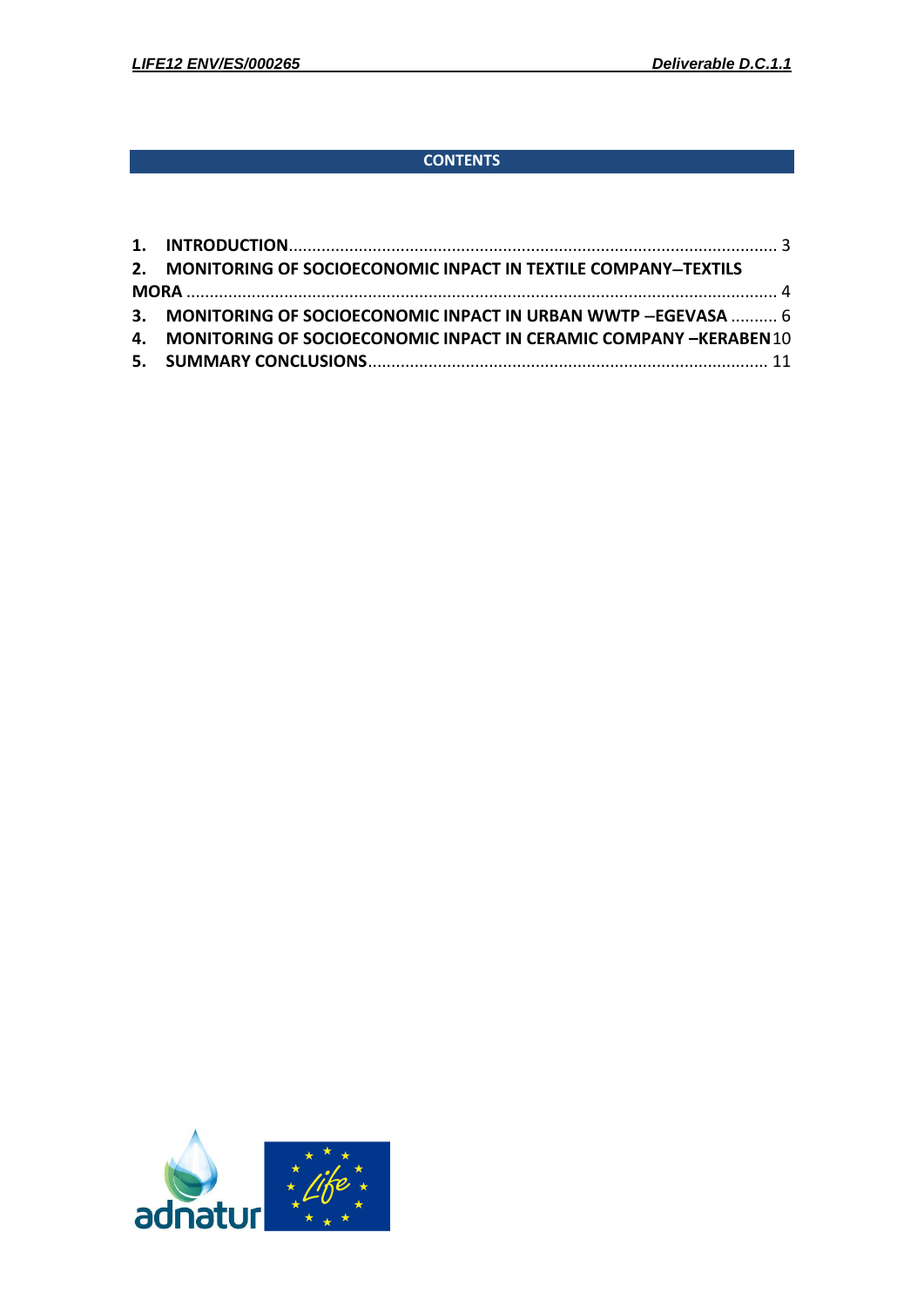### <span id="page-2-0"></span>**1. INTRODUCTION**

This Deliverable include the socio-economic impact comparing the initial situation with the improved one in order to confirm the adequacy of the demonstrator and the progress achieves. It is aimed that the new system validated increase advantages and savings in comparison with the previous ones.

The socio-economic impact is based on comparative study with all obtained results in previous exposed stages of the project, mainly action B.2, and current procedures to treat industrial (textile and ceramic), and urban wastewaters.

It has been identified and quantified the socio-economic advantages and savings of the demonstrated technology. Not only the costs per cubic meter of the treatment come into play but also the reduction of taxes due to the pollution load of discharge, quality of the sludge being handled and the service life and maintenance of the facilities, as a result of the use of oxidizing and / or corrosive products.

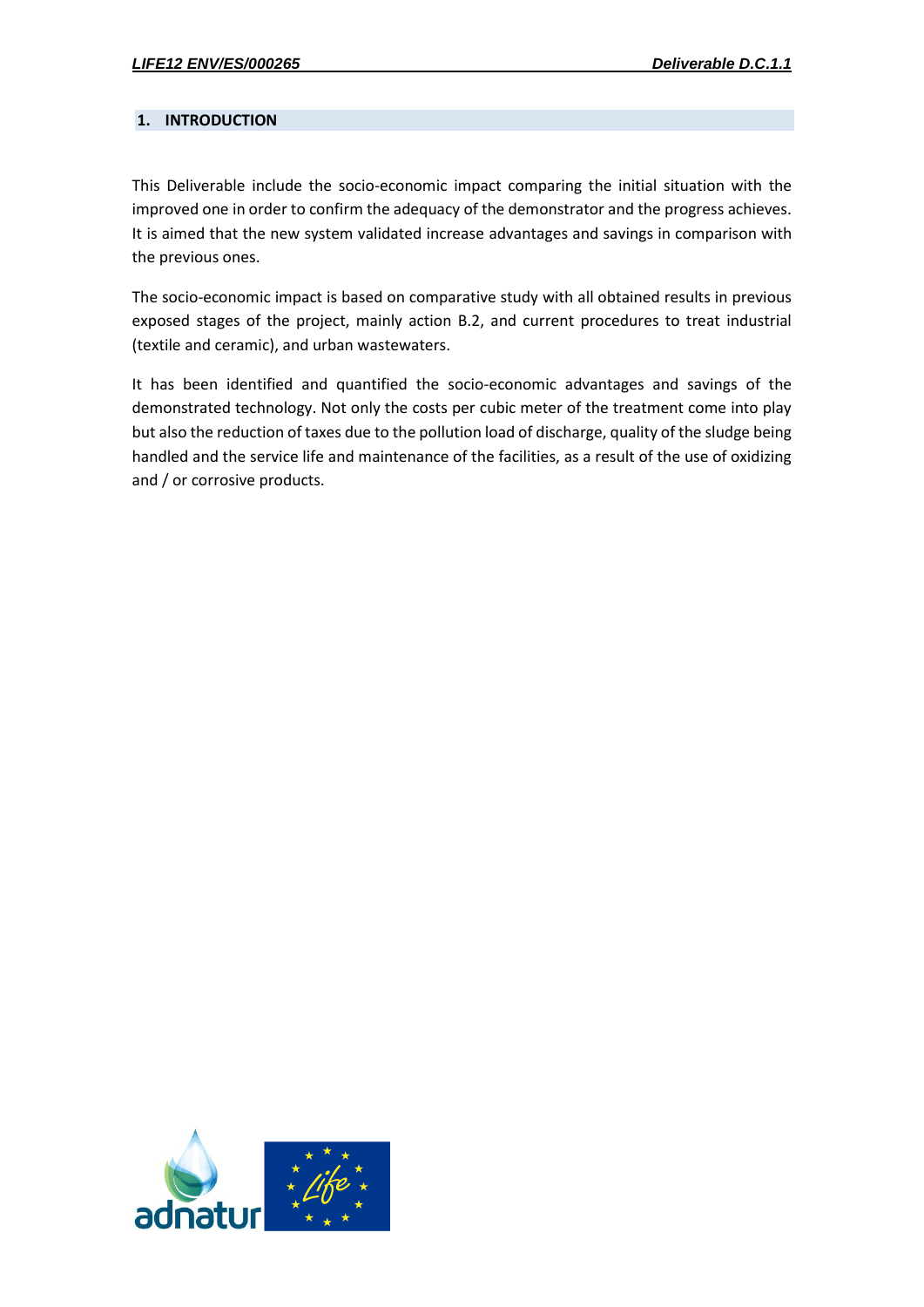#### <span id="page-3-0"></span>**2. MONITORING OF SOCIOECONOMIC INPACT IN TEXTILE COMPANYTEXTILS MORA**

During first stage of the action it was compiled and studied the historical data relate to:

- Chemical products consumption in WWTP
- Contamination values (COD, TSS, Conductivity...), which are collect in the report of environmental impact; D.C.1.2,

Table 1 collets chemical products consumption in TEXTILS MORA during 2013:

| <b>Chemical product</b>                          | Annual consumption (Kg) |  |  |  |
|--------------------------------------------------|-------------------------|--|--|--|
| Aluminum Polychloride coagulant (18% dilution)   | 4.000                   |  |  |  |
| <b>Flocculant DERYPOL ASS 140</b>                | 50                      |  |  |  |
| Causticc Soda (25% dilution)                     | 4.000                   |  |  |  |
| Flocculant DERYPOL DR4000 (centrifugue)<br>1.440 |                         |  |  |  |
| Treating 22.000 $m^3$ /year                      |                         |  |  |  |

*Table 1. Chemical products consumption in textile WWTP (2013).*

However, the consumption of these products during 2014 and 2015 increases because of the treated volume and organic contamination augment, that is reflected in inlet COD's values. These consumption values are collected in table 2:

| <b>Chemical product</b>                             | Annual consumption (Kg) |  |  |
|-----------------------------------------------------|-------------------------|--|--|
| Aluminum Polychloride coagulant<br>18%<br>dilution) | 16.500                  |  |  |
| <b>Flocculant DERYPOL ASS 140</b>                   | 200                     |  |  |
| Causticc Soda (25% dilution)                        | 12.000                  |  |  |
| Flocculant DERYPOL DR4000 (centrifugue)             | 4.000                   |  |  |
| Treating 30.000 $m^3$ /year                         |                         |  |  |

*Table 2. Chemical products consumption in textile WWTP (2014&2015).*

After trials in textile company during demonstration action, the chemical dosages in prototype and in real installation are collected in table 3:

| <b>MONTH</b> | <b>DOSAGE of Aluminum</b><br>polyclhoride (ppm) | <b>DOSAGE of ADNATUR</b><br>coagulant (ppm) | <b>REDUCTION of coagulant</b><br>consumption (%) |
|--------------|-------------------------------------------------|---------------------------------------------|--------------------------------------------------|
| <b>March</b> | 550                                             | 400                                         | 27,3                                             |
| April        | 550                                             | 350                                         | 36,4                                             |
| May          | 550                                             | 350                                         | 36,4                                             |
| June         | 550                                             | 350                                         | 36,4                                             |
| July         | 550                                             | 200                                         | 63,6                                             |
| September    | 550                                             | 200                                         | 63,6                                             |
| October      | 550                                             | 200                                         | 63,6                                             |

*Table 3. Chemical products consumption during demonstration phase.*

It is necessary to notice that the flocculant consumption is not collected because it is the same in both cases. This variable do not change.

From these values are calculated the costs and savings per  $m<sup>3</sup>$ , associated with the consumption of coagulant, which are collected in table 4:

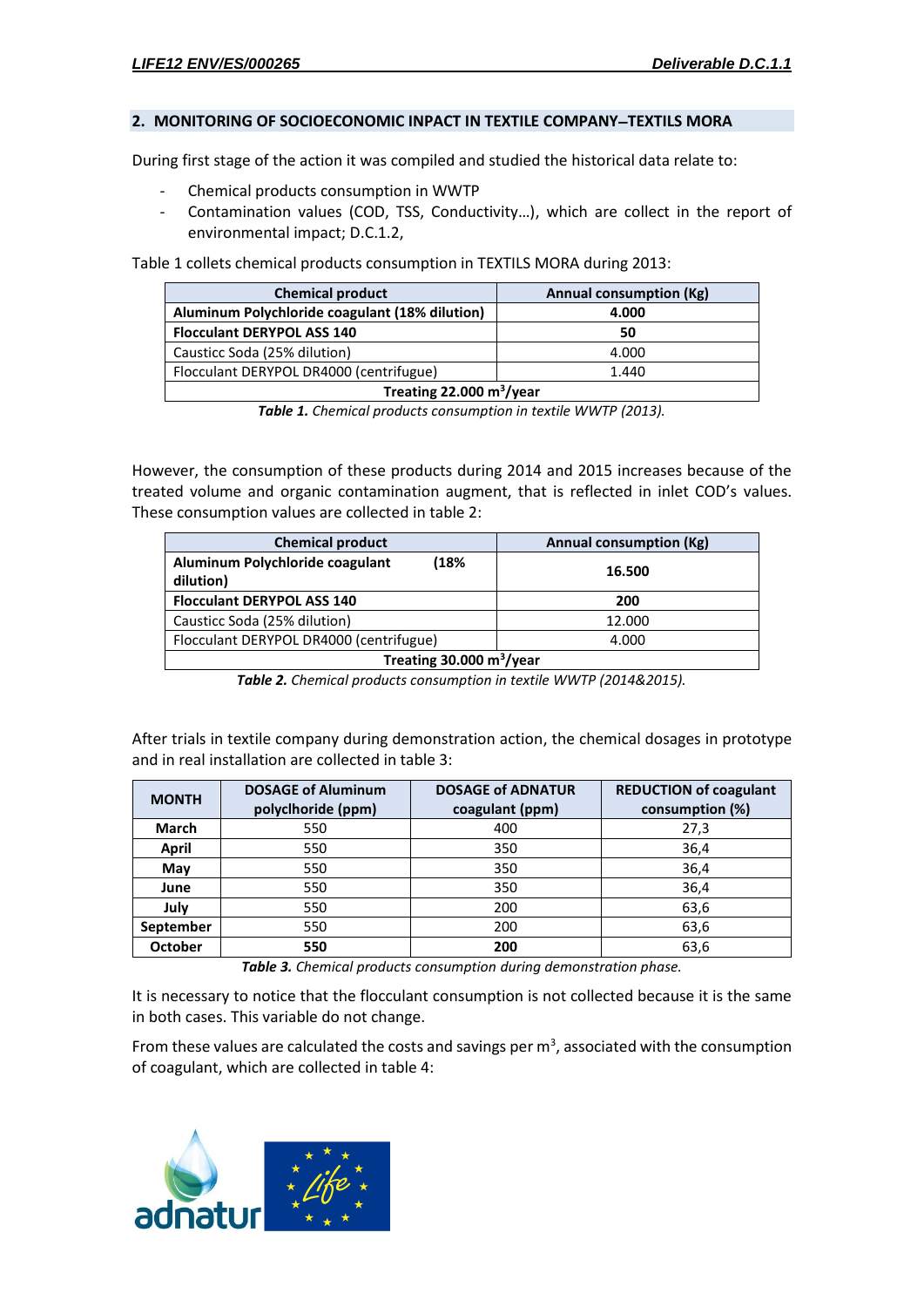| PRIZE of Aluminium polyclhoride  | <b>PRIZE of ADNATUR coagulant</b> |  |  |
|----------------------------------|-----------------------------------|--|--|
| 0,18 €/m <sup>3</sup> wastewater | 0,18 €/m <sup>3</sup> wastewater  |  |  |
| 5.445 €/year                     | 5.400 €/year                      |  |  |
| Given by:                        | Given by:                         |  |  |
| $0,33 \notin$ /Kg<br>✓           | 0,90 €/Kg<br>$\checkmark$         |  |  |
| 550 ppm (mg/L)                   | 200 ppm (mg/L)                    |  |  |
| 16.500 Kg/year                   | 6.000 Kg/year<br>$\checkmark$     |  |  |
| Treating 30.000 $m^3$ /year      |                                   |  |  |

*Table 4. Data related to cost calculation to treat a m<sup>3</sup> of wastewater in the tertiary treatment of textile company.*

After demonstration action B2 in textile company, it is concluded that the prize of both products; Aluminium polychloride and ADNATUR coagulant for each treated wastewater  $m<sup>3</sup>$ , are almost the same because the ADNATUR coagulant dosage has been much optimized. However, it is important to mention those savings, which comes from the reduction of taxes directly linked with the reduction of the contamination.

The prize is the same although with ADNATUR coagulants it is important to consider the TAX DEDUCTION applied for water contamination.

"CANON de SANEAMIENTO", (Cs) is the Spanish Tax associated to the contamination wastewater, when they are poured to the urban WWTP and it is calculate according to the following formulation:



Where:

- Qs: suplying total water cost (€/year)
- Qc: cost of water  $(\text{E/m}^3)$
- V: consumption flow  $(m^3$ /year)
- Cc: Correction coefficient, which is calcualte according following formulation

$$
Cc = ICV \times IP \times (ICC + ICE)
$$

Where:

- ICV: volumen index
- Rest of parameters are related diectly with the contamination

The value of corrector coefficient can be between 0,1 to 10 and this implies important amount of money. In TEXTILS MORA case, it has implied saves at least of nearly 5.000€/year depending on the exactly volume poured, see table 5.

| <b>Resolution Date</b> | <b>Corection</b><br>coeficient | Volume $(m^3)$ | €/year    | Differences $(\epsilon)$ |
|------------------------|--------------------------------|----------------|-----------|--------------------------|
| 09/12/2010             | 0.27                           | 22,000         | 4.032,00  | $---$                    |
| 01/01/2013             | 0.99                           | 30.000         | 14.344,00 | $+10.312,00$             |
| 27/04/2015             | 0.26                           | 30.000         | 3.992,00  | $-10.352,00$             |
| 24/09/2015             | 0.57                           | 30.000         | 8.920,00  | +4.928,00                |

*Table 5. Correction coefficient, depending the poured pollution in treated wastewater and the associated payed taxes to it.*

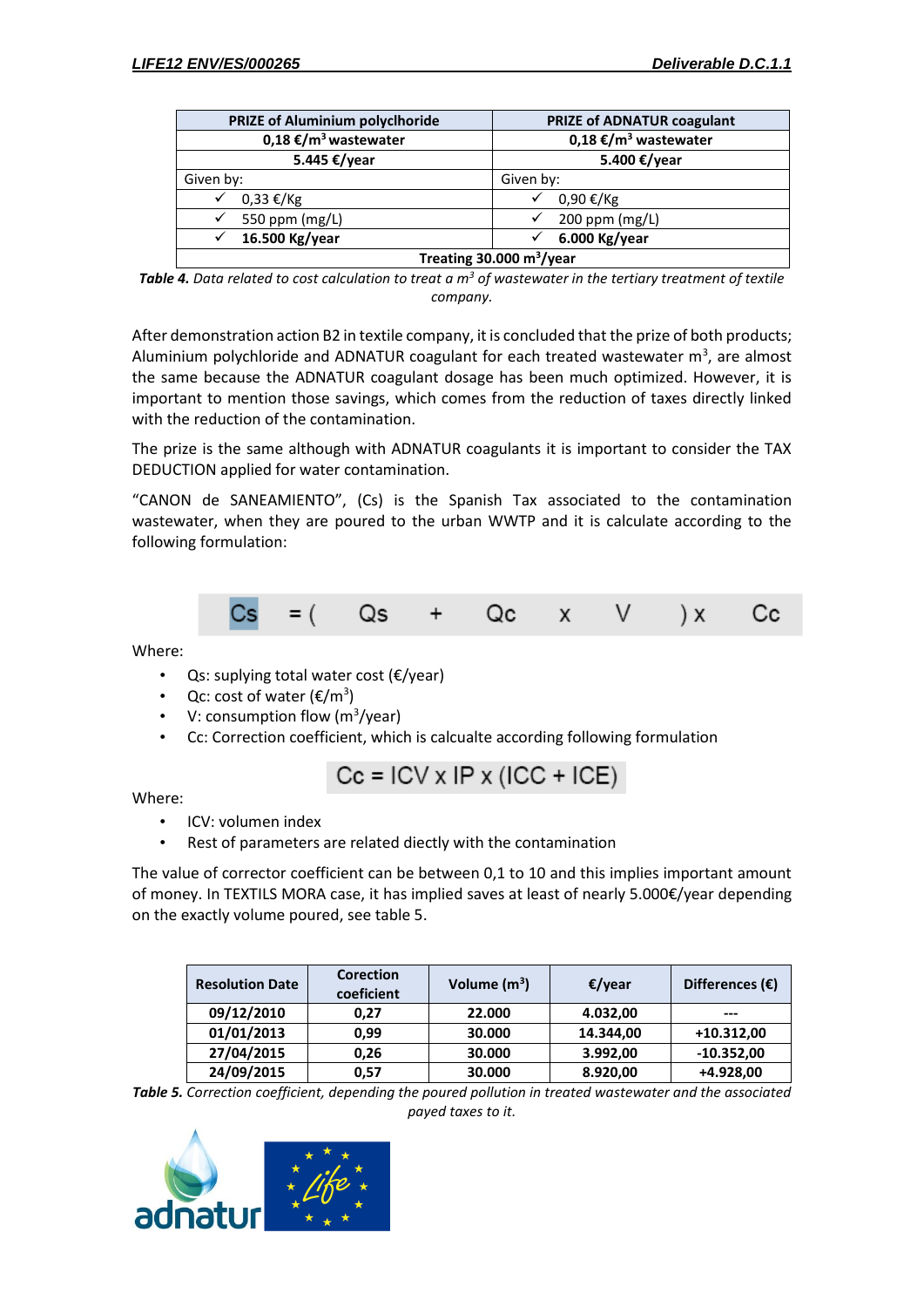All these economic advantages and saves have let TEXTILS MORA to change the current coagulant, Aluminum Polychloride, by ADNATUR coagulant in their textile WWTP. Part the obtained results are collected in the report of the environmental impact, D.C.1.2.

#### <span id="page-5-0"></span>**3. MONITORING OF SOCIOECONOMIC INPACT IN URBAN WWTP EGEVASA**

During first stage of the action it was compiled and studied the historical data relate to:

- Chemical products consumption in unban WWTP in Ontinyent
- Contamination values (COD, TSS, Conductivity, NH4, TP…), which are collect in the report of environmental impact; D.C.1.2,

Table 6 collets Ferric chloride consumption to remove the phosphorous in urban WWTP in Ontinyent, during 2014:

| 2014                                    | <b>Ferric Chloride (ppm)</b> | Treated Volume(m <sup>3</sup> /day) |
|-----------------------------------------|------------------------------|-------------------------------------|
| January                                 | 17,5                         | 14.774                              |
| <b>February</b>                         | 15,5                         | 16.461                              |
| <b>March</b>                            | 14,5                         | 16.511                              |
| April                                   | 20,1                         | 17.801                              |
| May                                     | 20,0                         | 19.962                              |
| June                                    | 13,5                         | 18.545                              |
| July                                    | 16,0                         | 16.639                              |
| August                                  | 18,0                         | 14.190                              |
| September                               | 22,0                         | 14.243                              |
| <b>October</b>                          | 36,5                         | 14.456                              |
| <b>November</b>                         | 24,0                         | 14.395                              |
| <b>December</b>                         | 24,5                         | 13.492                              |
| Average                                 | 20,0                         | 15.956                              |
| <b>Annual consumption (Kg)</b>          | 116.480,0                    |                                     |
| Annual treated volume (m <sup>3</sup> ) | 5.824.000                    |                                     |

*Table 6. Ferric chloride consumption in urban WWTP in Ontineynt (2014).*

However, the consumption of ferric chloride increases during 2015 and 2016 because of the augment of phosphorous concentration in treated wastewater (from 4ppm to 6ppm of annual average). These consumption values are collected in table 7:

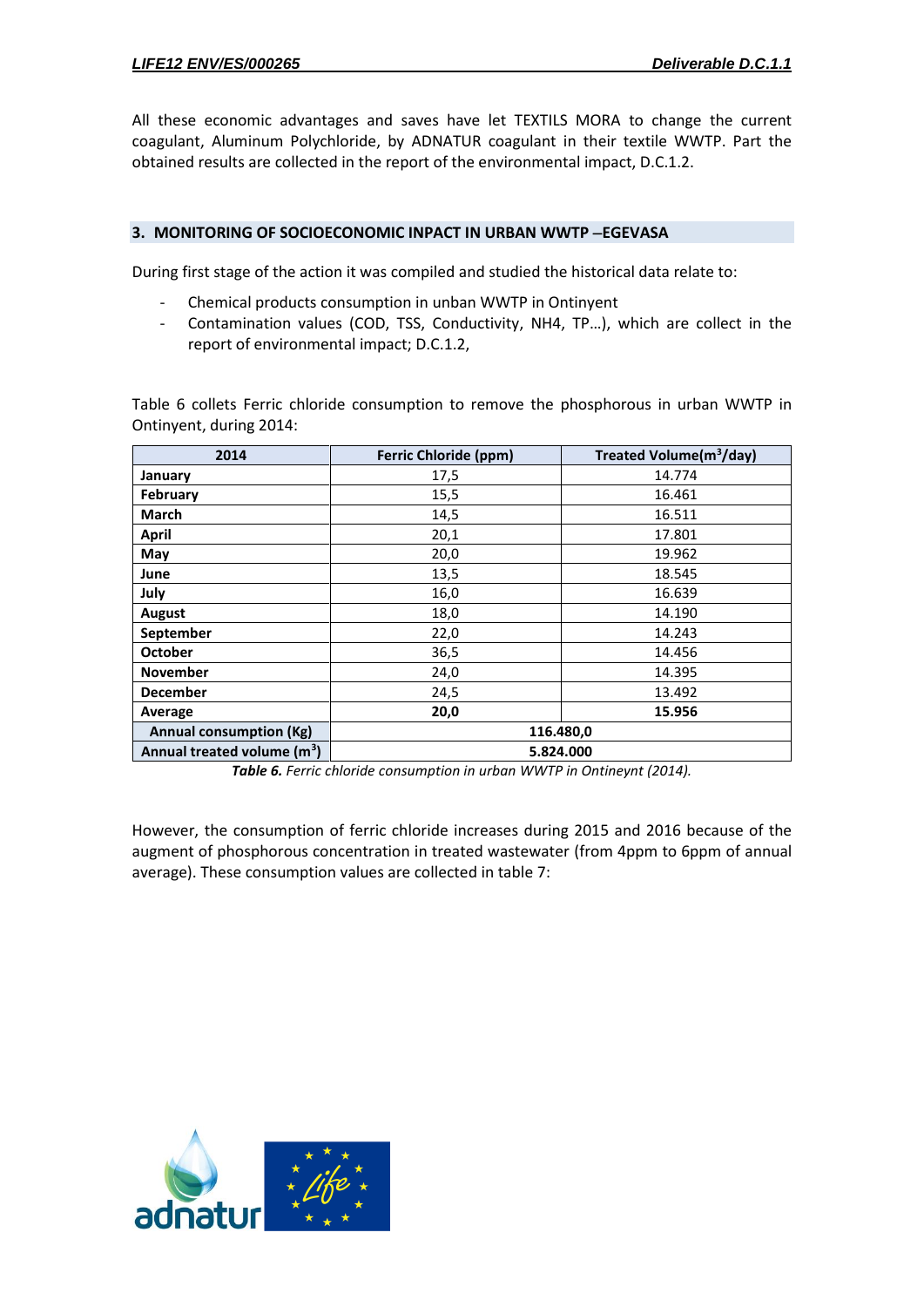| 2015                                    | <b>Ferric Chloride (ppm)</b> | Treated Volume(m <sup>3</sup> /day) |  |
|-----------------------------------------|------------------------------|-------------------------------------|--|
| January                                 | 107,00                       | 10.590                              |  |
| February                                | 102,00                       | 11.523                              |  |
| March                                   | 83,99                        | 13.831                              |  |
| <b>April</b>                            | 94,00                        | 11.097                              |  |
| May                                     | 92,00                        | 11.965                              |  |
| June                                    | 94,00                        | 11.726                              |  |
| July                                    | 100,01                       | 12.414                              |  |
| <b>August</b>                           | 118,00                       | 8.875                               |  |
| September                               | 109,00                       | 11.241                              |  |
| <b>October</b>                          | 117,01                       | 10.937                              |  |
| November                                | 120,00                       | 10.883                              |  |
| <b>December</b>                         | 121,99                       | 10.345                              |  |
| 2016                                    | <b>Ferric Chloride (ppm)</b> | Treated Volume(m <sup>3</sup> /day) |  |
| January                                 | 118,00                       | 9.968                               |  |
| February                                | 101,00                       | 9.933                               |  |
| March                                   | 104,01                       | 11.937                              |  |
| <b>April</b>                            | 96,00                        | 11.568                              |  |
| May                                     | 97,00                        | 11.284                              |  |
| June                                    | 98,00                        | 11.650                              |  |
| July                                    | 106,00                       | 11.872                              |  |
| <b>Average</b>                          | 104,4                        | 11.183                              |  |
| <b>Annual consumption (Kg)</b>          | 420.000                      |                                     |  |
| Annual treated volume (m <sup>3</sup> ) | 4.000.000                    |                                     |  |

*Table 7. Ferric chloride consumption in urban WWTP in Ontineynt (2015 and 2016).*

If the values of tables 6 and 7 are compared, it is very interesting to notice that volume of wastewater treated has decreased 30% but the coagulant consumption has increased nearly 4 times more.

After trials in urban WWTP in Ontinyent, the chemical dosages in prototype and in real installation are collected in table 8:

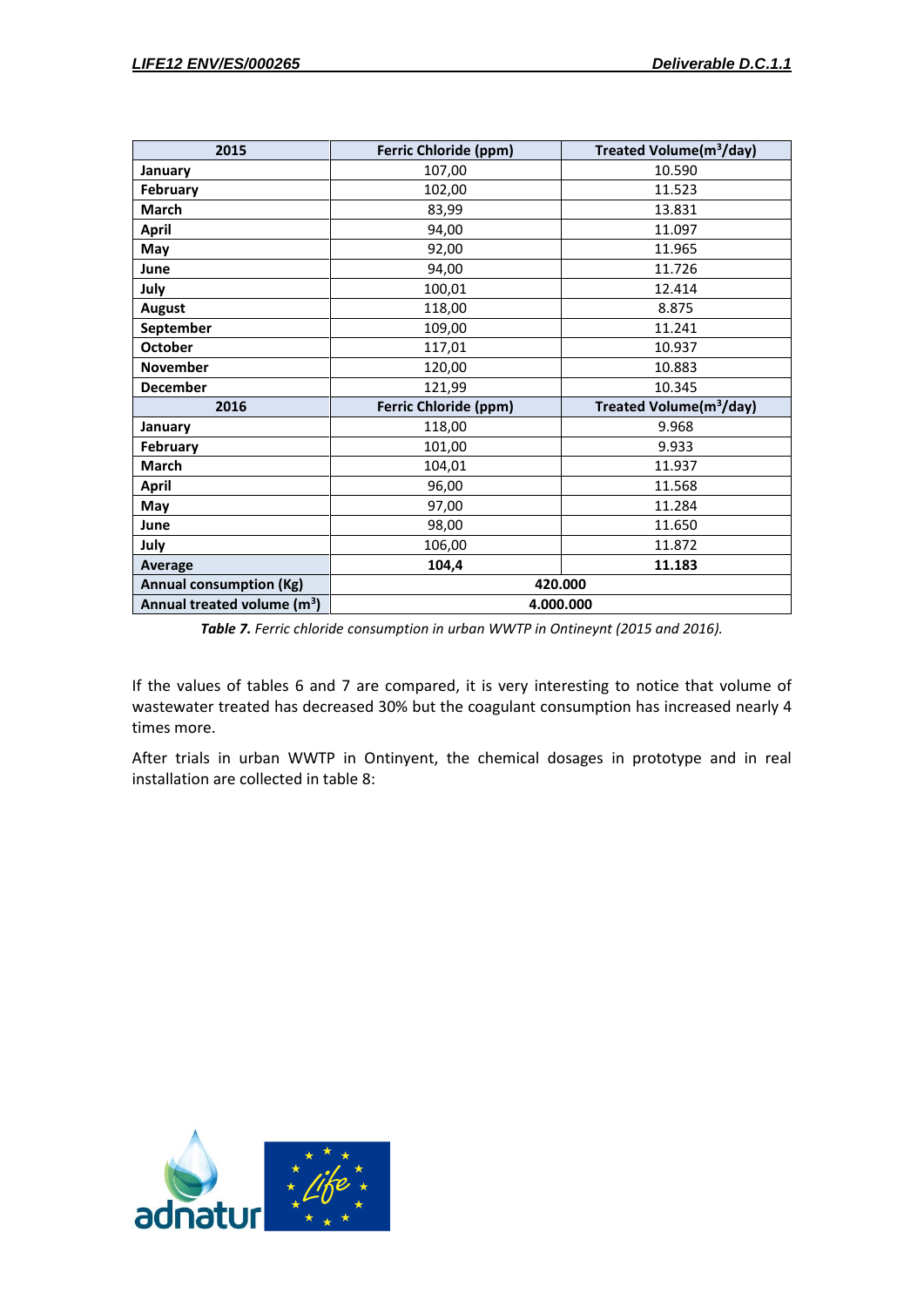|                 | <b>DOSAGE of Ferric Chloride</b> | <b>DOSAGE of ADNATUR</b> | <b>REDUCTION of coagulant</b> |
|-----------------|----------------------------------|--------------------------|-------------------------------|
| <b>MONTH</b>    | (ppm)                            | coagulant (ppm)          | consumption (%)               |
| May             | 92,00                            | 118,00                   | $-28,2$                       |
| June            | 94,00                            | 104,40                   | $-15,5$                       |
| July            | 100,01                           | 102,20                   | $-2,2$                        |
| August          | 118,00                           | 107,64                   | 8,8                           |
| September       | 109,00                           | 118,00                   | $-8,2$                        |
| <b>October</b>  | 117,01                           | 117,13                   | 0,0                           |
| <b>November</b> | 120,00                           | 114,70                   | 4,4                           |
| <b>December</b> | 121,99                           | 117,59                   | 3,6                           |
| January         | 118,00                           | 112,50                   | 4,7                           |
| February        | 101,00                           | 118,00                   | $-16,8$                       |
| March           | 104,01                           | 109,95                   | $-5,7$                        |
| April           | 96,00                            | 53,36                    | 46,64                         |
| May             | 97,00                            | 52,66                    | 46,26                         |
| June            | 98,00                            | 52,78                    | 46,14                         |

*Table 8. Chemical products consumption during demonstration phase.*

From all these values are calculated the costs and savings per  $m<sup>3</sup>$ , associated with the consumption of coagulant, to remove the nutrients as phosphorous. They are collected in table  $9:$ 

| <b>PRIZE of Ferric clhoride</b>  | PRIZE of ADNATUR coagulant |  |  |
|----------------------------------|----------------------------|--|--|
| 0,03 €/m <sup>3</sup> wastewater | 0,05 €/m <sup>3</sup>      |  |  |
| 105.612 €/year                   | 193.575 €/year             |  |  |
| Given by:                        | Given by:                  |  |  |
| 0,25 €/Kg                        | 0,90 €/Kg                  |  |  |
| 104 ppm (mg/L)                   | 53 ppm (mg/L)              |  |  |
| 420.000 Kg/year                  | 193.200 Kg/year            |  |  |
| Treating 4.062.000 $m^3$ /year   |                            |  |  |

*Table 9. Data related to cost calculation to treat a m<sup>3</sup> of wastewater in urban WWTP to remove phosphorous.*

In urban WWTP in Ontinyent trials, the prize of Ferric chloride for each treated wastewater  $m<sup>3</sup>$ is 0,02  $\epsilon$  cheaper than ADNATUR coagulant for each treated wastewater m3, which implies 88.145  $\epsilon$ /year less but it is necessary to consider the quality of the sludges. Spain sludges can contain iron. The quantity of iron is not restricted by the Law, (REAL DECRETO 1310/1990, DE 29 DE OCTUBRE, por el que se regula la utilización de los lodos de depuración en el sector agrario), when sludges are used to fertilize the fields. However, there are European countries as Germany, where the iron is forbidden in sludges so their management are more expensive because they are consider harmful. Environmentally, it important to notice that using ADNATUR coagulant, 226.800 Kg/year of Ferric chloride would stop being consumed.

On the other hand, EGEVASA manages a lot of WWTP in the Comunidad Valenciana and most of them use to consume ferric chloride in treatments. However, they suffer many problems of corrosive processes in the facilities. This is the case of WWTP of Benichembla where the flow

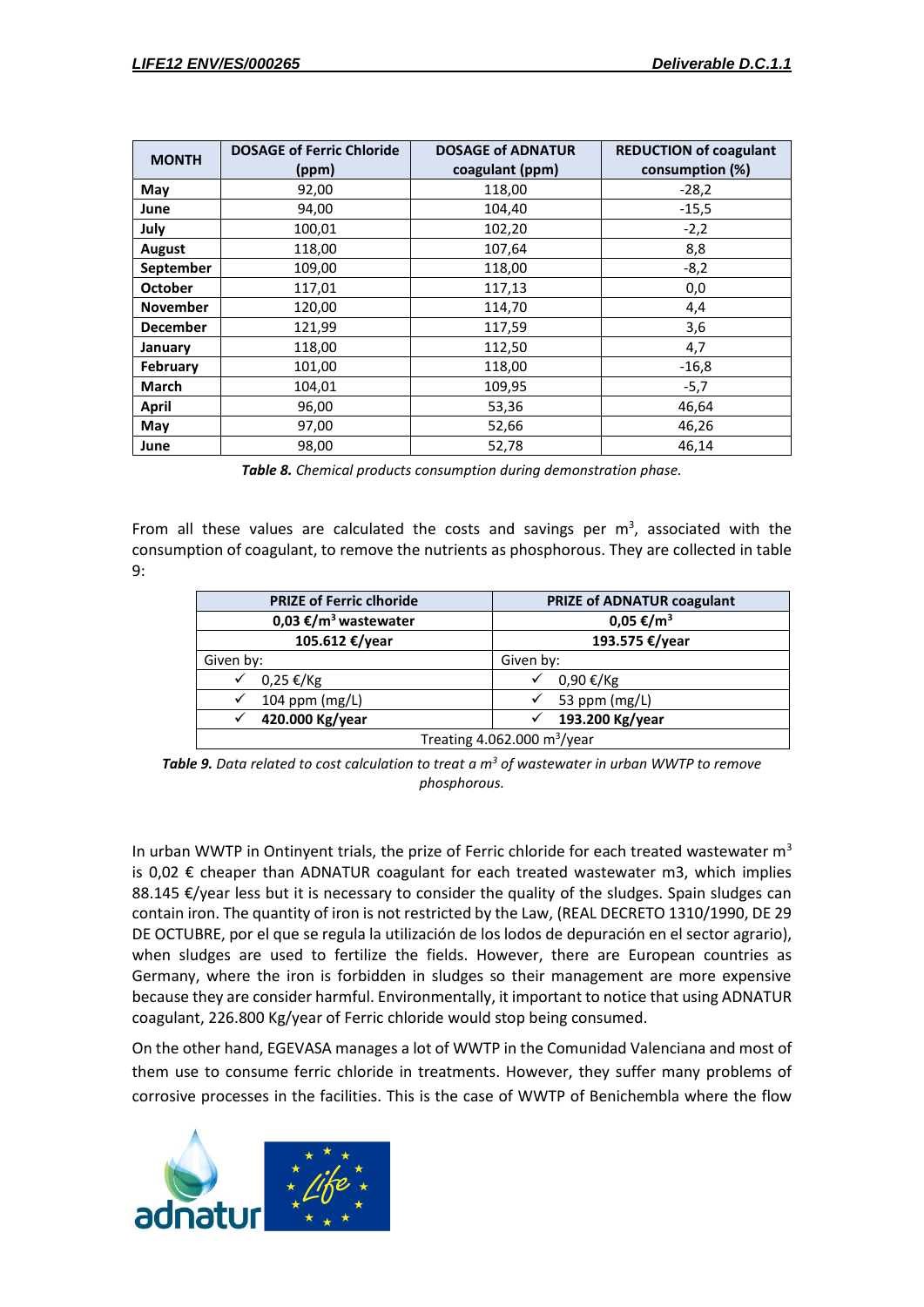jets of the biological reactor are substituted every year by new ones because of the corrosive processes associate to ferric chloride use. Extrapolating the obtained results in the project to WWTP of Benichembla, whose ferric chloride annual consumption is of 540 Kg/year it will predicted that the substitution of ferric chloride by ADNATUR coagulant will imply saves of nearly 90%, as it can see in following table.

| <b>PRIZE of Ferric clhoride</b>                | PRIZE of ADNATUR coagulant |  |  |
|------------------------------------------------|----------------------------|--|--|
| $0,01 \notin / m^3$                            | $0,03 \notin / m^3$        |  |  |
| 100 €/year                                     | 270 €/year                 |  |  |
| <b>EXPENSES OF CORROVIVE PROBLEMS</b>          |                            |  |  |
| 3.000 €/year                                   | $0,0 \notin$ /year         |  |  |
| TOTAL PRIZE m <sup>3</sup>                     |                            |  |  |
| 0.32 €/m <sup>3</sup><br>0,03 €/m <sup>3</sup> |                            |  |  |
| Treating $9.600 \text{ m}^3/\text{year}$       |                            |  |  |

*Table 10. Data related to cost calculation to treat a m<sup>3</sup> of wastewater in urban WWTP to remove phosphorous and costs associate to expenses of corrosive problems.*

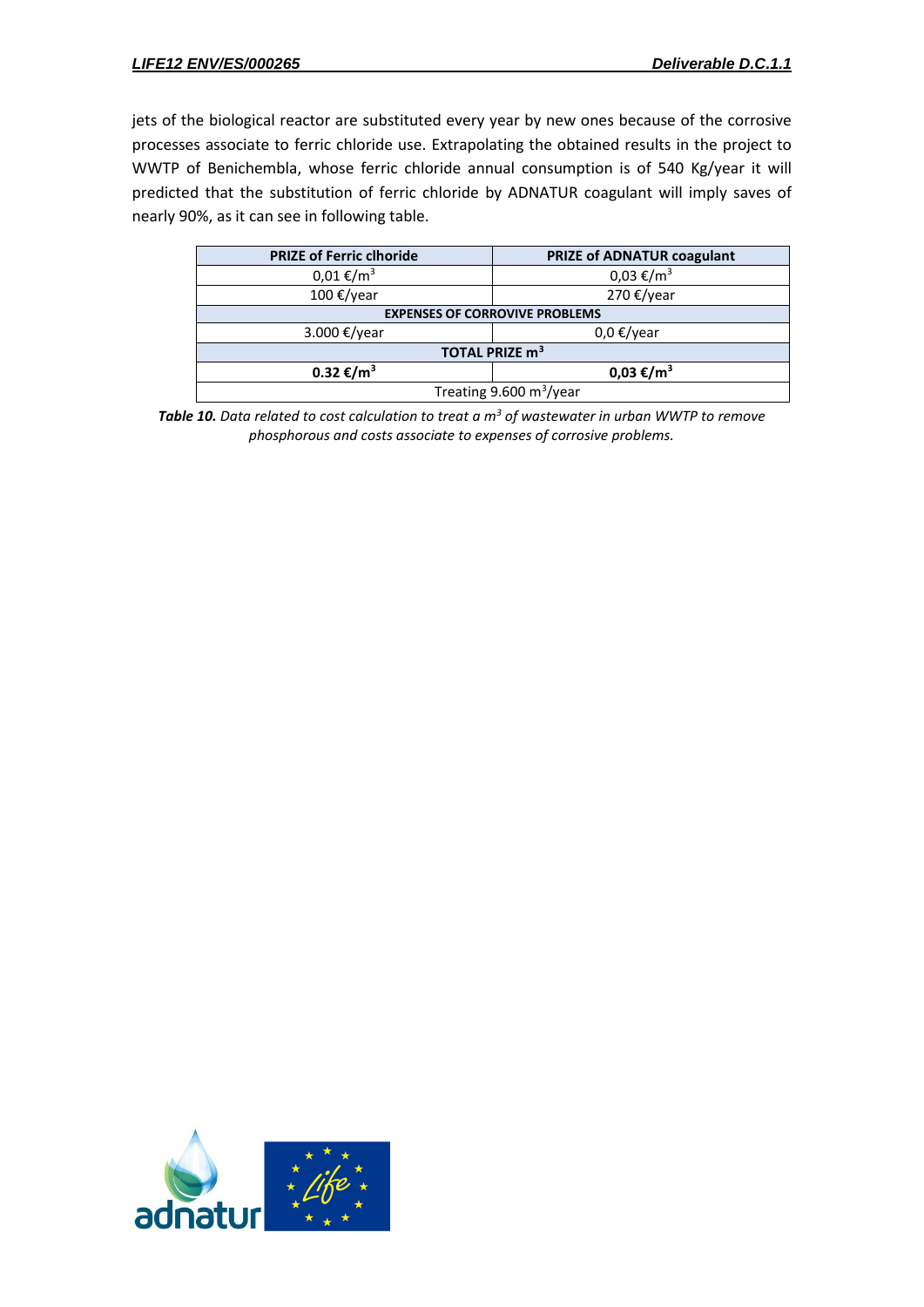#### <span id="page-9-0"></span>**4. MONITORING OF SOCIOECONOMIC INPACT IN CERAMIC COMPANY –KERABEN**

KERABEN WWTP dosages ECOMIX PX in current facilities. This coagulant is a synthetic organic coagulant to remove solids in primary treatment. The obtained results using ECOMIX PX coagulant have been compared to the obtained results in prototype using ADNATUR-v2 coagulant.

During first stage of the action it was compiled and studied the historical data relate to:

- Chemical products consumption in WWTP
- Contamination values (TSS, Conductivity, Turbidity…), which are collect in the report of environmental impact; D.C.1.2,

| <b>Chemical product</b><br><b>Annual consumption (Kg)</b> |         |        |
|-----------------------------------------------------------|---------|--------|
|                                                           | 2013    | 16.900 |
|                                                           | 2014    | 12.200 |
| <b>ECOMIX PX</b>                                          | 2015    | 14.300 |
|                                                           | Average | 14.100 |
| Treating 120.000 $m^3$ /year                              |         |        |

Table 11 collets chemical products consumption in KERABEN during in 2013 to 2015:

*Table 11. Chemical products consumption in ceramic WWTP (2013-2015).*

It is important to notice that they do not need chemical products to adjust the pH with this coagulant neither, and to remark that the coagulant consumption has been so regular in last three years.

After trials in ceramic WWTP, the chemical dosages in prototype and in real installation are collected in table 12:

| <b>MONTH</b> | <b>DOSAGE ECOMIX PX (ppm)</b> | <b>DOSAGE of ADNATUR</b><br>coagulant (ppm) | <b>REDUCTION of coagulant</b><br>consumption (%) |
|--------------|-------------------------------|---------------------------------------------|--------------------------------------------------|
| <b>March</b> | 120                           | 100                                         | 16,7                                             |
| April        | 120                           | 100                                         | 16,7                                             |
| May          | 120                           | 100                                         | 16,7                                             |
| June         | 120                           | 85                                          | 29,2                                             |
| July         | 120                           | 85                                          | 29,2                                             |
| September    | 120                           | 85                                          | 29,2                                             |

*Table 12. Chemical products consumption during demonstration phase.*

From all these values are calculated the costs and savings per  $m^3$ , associated with the consumption of coagulant in physic-chemical treatment. Following table collects the most important dates related to cost calculation to treated ceramic wastewater  $m<sup>3</sup>$  to remove the TSS not increasing the conductivity: